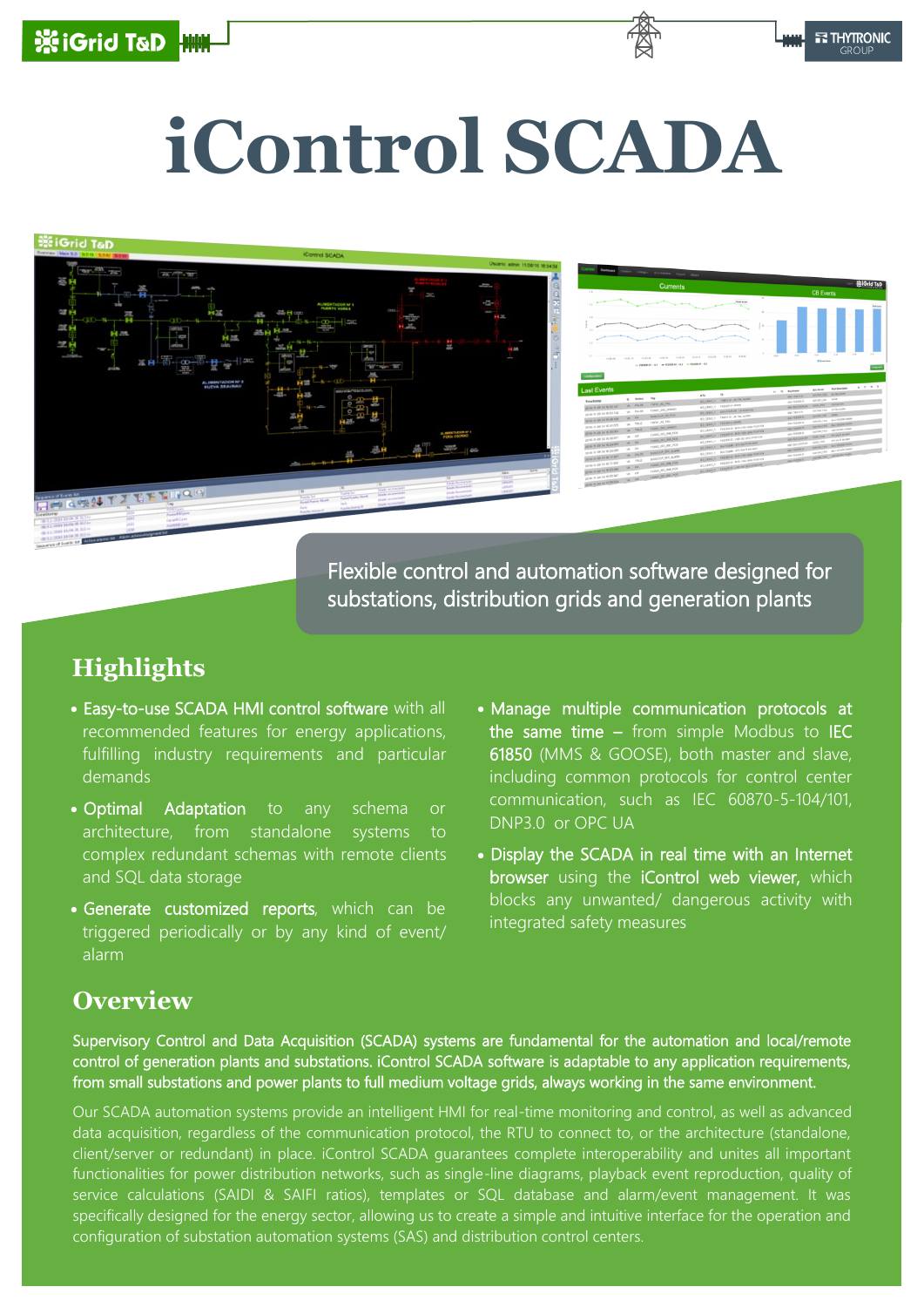### **Busbar Coloring**

Busbar coloring or topologic coloring is a feature that offers automatic power line coloring (ALC) based on grid topology and voltage level. The user can assign colors to the different energization statuses: energized (under power), not energized (not fed), and grounded. The lines (busbars and connections) and graphical components (circuit breakers, transformers, isolators etc.) are then colored accordingly.

In the energized case, the lines and elements may be displayed in two different modes:

*Energy-based* – coloring according to voltage level *Flow-based* – coloring according to power flow

The latter allows distinguishing different power flows by color (one color per flow), i.e. display parts of the grid supplied by the same incoming feeder with the same color.

### **Smart Zoom**

The *iControl* smart or decluttering zoom provides an intelligent, clear overview of the entire grid, showing or hiding elements according to the applied the zoom.

### **iControl Web Viewer**

iControl can be monitored remotely via its web application, allowing to review all single line diagrams, schemas, listings and historical data in a comfortable way.

### **IEC61131-3 PLC Automation**

The iControl application includes PLC automation sequences which can be programmed using the iConfPLC software, (included in our free iConf tool) based on the IEC 61131-3 standard.

### **SQL and Reporting**

All the information collected and generated by iControl can be stored in an SQL database for system analyses and reporting.

iControl can also generate customizable reports by itself, which can be sent to maintenance teams, managers or engineering departments.

### **Easy Switch from Edition to Runtime Mode**

iControl does not require a special license to build or modify a project, but it does require the corresponding user level.

This feature is a big advantage during deployments, as the system can be modified directly on the server, without the need of any extra engineering terminal, and without losing communication with field devices.

### **Client/Server Architecture**

iControl can be deployed as a standalone system or in a client/server architecture, in which all the information is gathered and stored on the server station, with one or several system operators connected to the locally or remotely accessible client terminals.

### **Redundancy**

Critical systems depend on redundancy capabilities to ensure the necessary reliability. With iControl you can add hot-standby servers to client/server architectures. The switchover can either be triggered automatically by the active device or manually by the operator. IEDs and iControl clients are always connected to both servers, and switched automatically during switchover.



iControl can show the entire communication network in a visual schema

This makes it is easy to see the connection status of all IEDs even at short glance.

Action-calling elements, like buttons and links, allow to navigate quickly between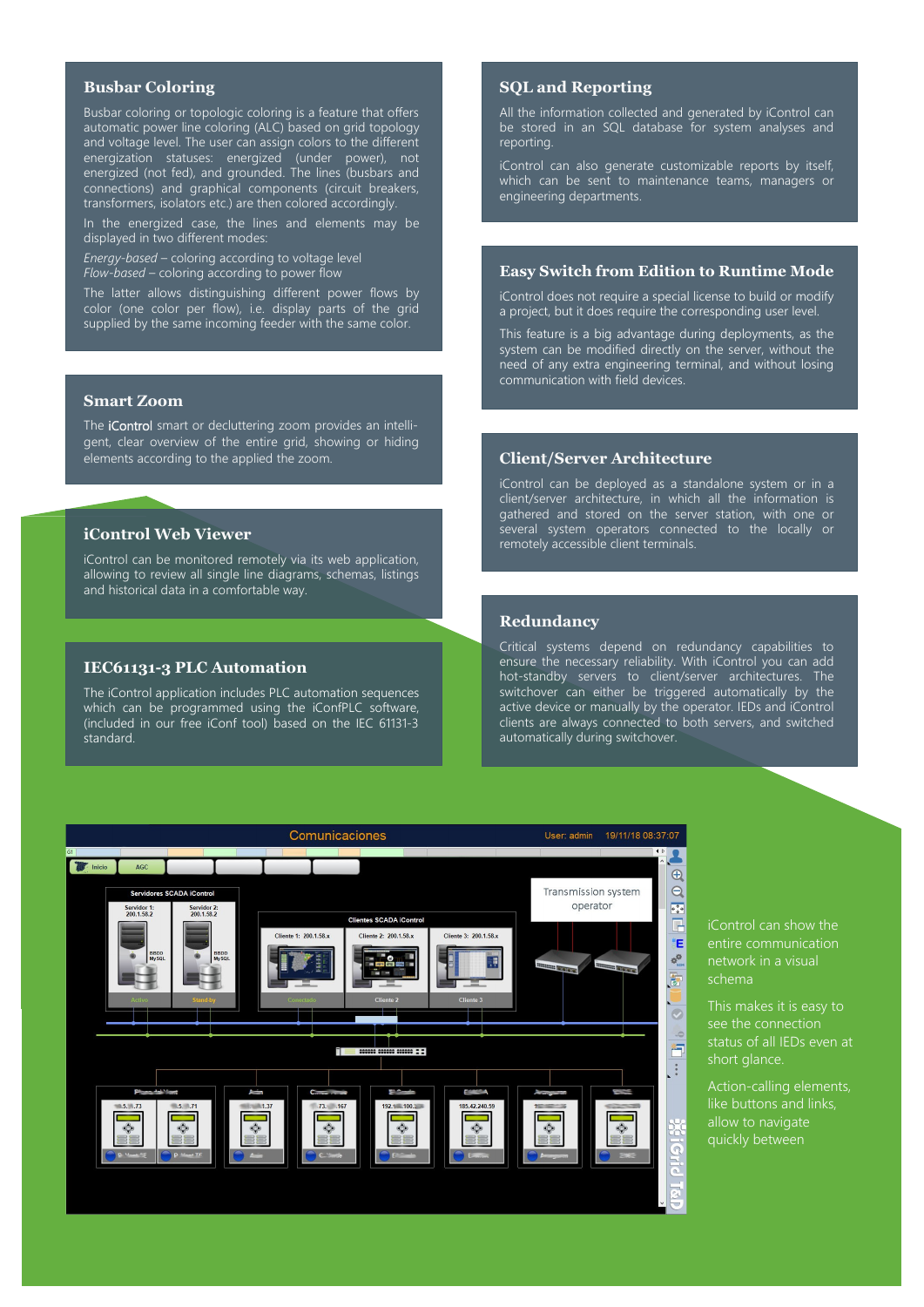| • Included feature<br>o Optional feature                                    |                                         | <b>HMI</b> | Substation<br>Automation<br>Lite | Substation<br>Automation<br>Plus | Control<br>Center<br>Lite | Control<br>Center<br>Smart | Control<br>Center<br>Plus |
|-----------------------------------------------------------------------------|-----------------------------------------|------------|----------------------------------|----------------------------------|---------------------------|----------------------------|---------------------------|
| Contact iGrid T&D for other configurations                                  |                                         |            |                                  |                                  |                           |                            |                           |
| Data Storage                                                                |                                         |            |                                  |                                  |                           |                            |                           |
| CSV Data Storage                                                            |                                         | $\bullet$  | $\bullet$                        | $\bullet$                        | $\bullet$                 | Ċ                          |                           |
| SQL event logging + advanced reporting                                      |                                         |            | $\circ$                          | $\bullet$                        | ٠                         | ۰                          |                           |
| iControl Web server                                                         |                                         |            | $\circ$                          | $\circ$                          | $\bullet$                 | ٠                          |                           |
| Maintenance                                                                 |                                         |            |                                  |                                  |                           |                            |                           |
| E-mail alarms                                                               |                                         | ٠          | $\bullet$                        | $\bullet$                        | $\bullet$                 |                            |                           |
| SMS alarms (needs an external SMS system)                                   |                                         |            |                                  |                                  | ٠                         | ٠                          |                           |
| Number of IEDs/ Master Stations and IO Points                               |                                         |            |                                  |                                  |                           |                            |                           |
| Up to 6 IEDs/750 IO (for HMI iControl Edition)                              |                                         | $\bullet$  |                                  |                                  |                           |                            |                           |
| Up to 32 IEDs / 6.000 IO                                                    |                                         |            | $\bullet$                        |                                  |                           |                            |                           |
| Up to 150 IEDs / 3 master stations/ 15.000 IO                               |                                         |            |                                  | ٠                                |                           |                            |                           |
| Up to 150 IEDs/ 3 master stations/ 6.000 IO                                 |                                         |            |                                  |                                  | $\bullet$                 |                            |                           |
| Up to 500 IEDs/ 8 master stations/ 15.000 IO                                |                                         |            |                                  |                                  |                           | $\bullet$                  |                           |
| >500 IEDs / >150.000 IO                                                     |                                         |            |                                  |                                  |                           |                            | $\circ$                   |
| <b>Communication Protocols</b>                                              |                                         |            |                                  |                                  |                           |                            |                           |
| Master/Slave IEC60870-5-101                                                 | Master JBUS                             |            |                                  |                                  |                           |                            |                           |
| Master/Slave IEC60870-5-102<br>Master/Slave IEC60870-5-103                  | Master DLMS                             | Only       | Only                             |                                  |                           |                            |                           |
| Master/Slave IEC60870-5-104                                                 | Master ProfibusDP<br>Master Procome     | Master     | Master                           |                                  |                           |                            |                           |
| Master/Slave ModbusRTU<br>Master/Slave ModbusTCP/<br>UDPMaster/Slave DNP3.0 | Master IEC62056-21<br>Master/Slave SNMP |            |                                  |                                  |                           |                            |                           |
| Client/Server IEC61850 MMS                                                  |                                         | $\circ$    | $\circ$                          | $\circ$                          | $\circ$                   | $\circ$                    | $\circ$                   |
| Publisher/Subscriber IEC61850 GOOSE                                         |                                         | $\circ$    | $\circ$                          | $\circ$                          | $\circ$                   | $\circ$                    | $\circ$                   |
| File transfer                                                               |                                         |            | $\bigcirc$                       | $\bigcirc$                       | $\circ$                   | $\bigcirc$                 | $\bigcirc$                |
| TASE2.0 / ICCP / IEC 60870-6                                                |                                         |            |                                  |                                  | $\circ$                   | $\circ$                    | $\circ$                   |
| OPC UA client                                                               |                                         | $\circ$    | $\circ$                          | $\circ$                          | $\circ$                   | $\circ$                    | $\circ$                   |
| <b>PLC Automation and Busbar Coloring</b>                                   |                                         |            |                                  |                                  |                           |                            |                           |
| <b>PLC Automation</b>                                                       |                                         |            | ٠                                | $\bullet$                        | $\bullet$                 | ٠                          | ٠                         |
| <b>Automatic Line Coloring</b>                                              |                                         |            |                                  |                                  |                           |                            |                           |
| <b>System Architecture</b>                                                  |                                         |            |                                  |                                  |                           |                            |                           |
| Standalone                                                                  |                                         | ٠          | ۰                                | $\bullet$                        |                           |                            |                           |
| Client/server architecture: Server + 1 client                               |                                         |            | $\circ$                          | ٠                                | $\bullet$                 |                            |                           |
| Redundancy: main and hot-standby servers + 1 client                         |                                         |            |                                  | ۰                                |                           | $\bullet$                  |                           |
| Redundancy: main and hot-standby servers + 5 clients                        |                                         |            |                                  |                                  |                           |                            |                           |
| <b>Extension Options</b>                                                    |                                         |            |                                  |                                  |                           |                            |                           |
| Up to 2500 IO points                                                        |                                         | $\circ$    |                                  |                                  |                           |                            |                           |
| Up to 15.000 I/O points                                                     |                                         |            | $\circ$                          | $\circ$                          | $\circ$                   |                            |                           |
| Additional floating client                                                  |                                         |            | $\circ$                          | $\circ$                          | $\circ$                   | $\circ$                    | $\circ$                   |

Smart Solutions for Smart Grids

www.igrid-td.com

### iGrid T&D Headquarters

C/ Marie Curie, 8-14, Parc Tecnològic 08042 – Barcelona, Catalonia (Spain) Tel. +34.93.502.79.85, sales@igrid-td.com